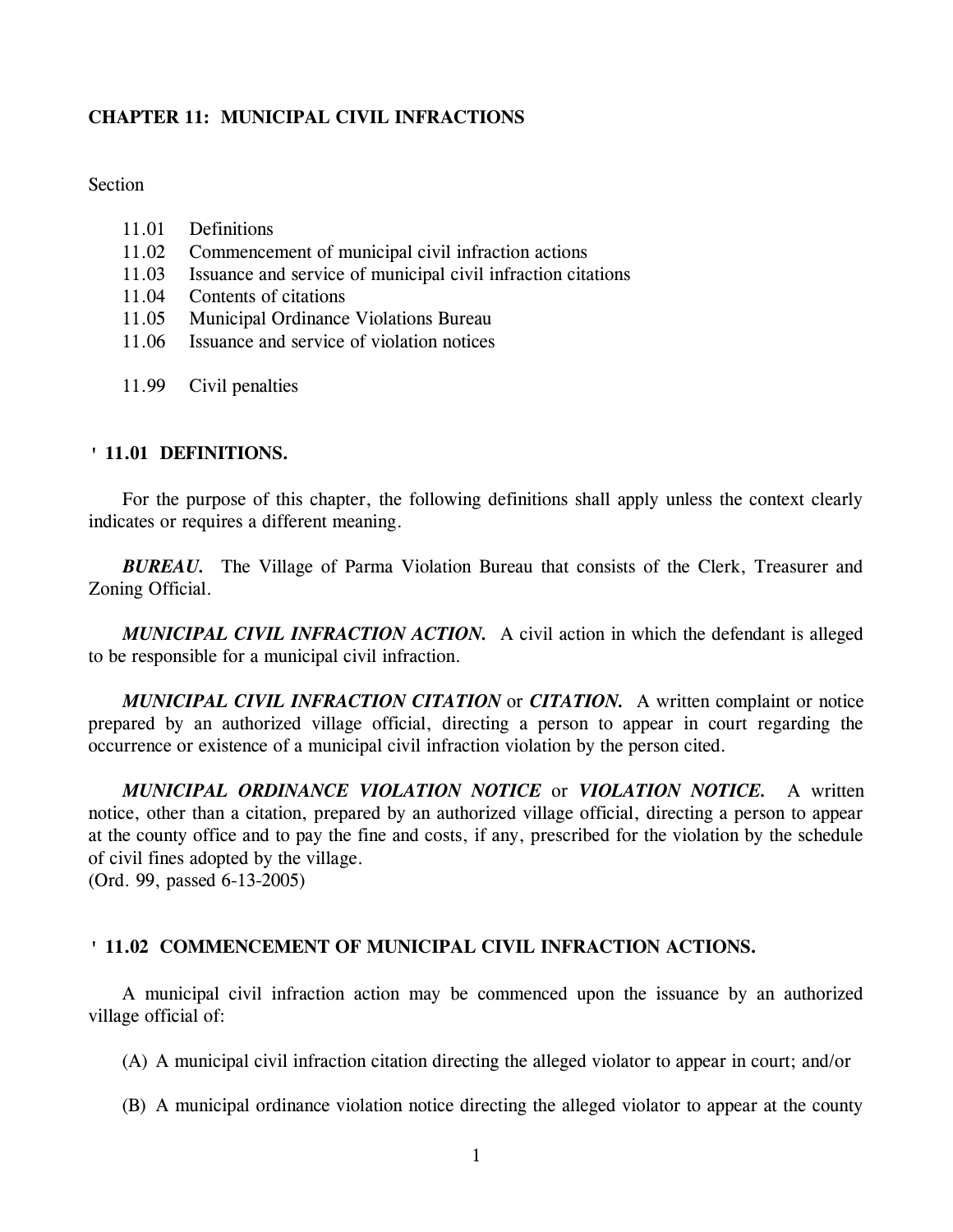courthouse. (Ord. 99, passed 6-13-2005)

### **' 11.03 ISSUANCE AND SERVICE OF MUNICIPAL CIVIL INFRACTION CITATIONS.**

Municipal civil infraction citations shall be issued and served by authorized village officials as follows.

(A) The time for appearance specified in a citation shall be within a reasonable time after the citation is issued.

(B) The place for appearance specified in a citation shall be the District Court.

(C) Each citation shall be numbered consecutively and shall be in a form approved by the State Court Administrator. The original citation shall be filed with the District Court. Copies of the citation shall be retained by the village and issued to the alleged violator as provided by this chapter.

(D) A citation for a municipal civil infraction signed by an authorized village official shall be treated as if it were made under oath if the violation alleged in the citation occurred in the presence of the official signing the complaint and if the citation contains the following statement immediately above the date and signature of the official:

AI declare under the penalties of perjury that the statements above are true to the best of my information, knowledge and belief.@

(E) An authorized village official who witnesses a person committing a municipal civil infraction shall prepare and subscribe, as soon as possible and as completely as possible, an original and required copies of a citation.

(F) An authorized village official may issue a citation to a person if:

(1) Based upon the investigation, the official has reasonable cause to believe that the person is responsible for a municipal civil infraction; and/or

(2) Based upon investigation of a complaint by someone who allegedly witnessed the person commit a municipal civil infraction, the official has reasonable cause to believe that the person is responsible for such an infraction and if the prosecuting attorney or village attorney approves in writing the issuance of the citation.

(G) Municipal civil infraction action involves the use or occupancy of land, a building or other structure, a copy of the citation does, not need to be personally served upon the alleged violator, but may be served upon an owner or occupant of the land, building or structure by posting the copy on the land or attaching the copy to the building or structure. In addition, a copy of the citation shall be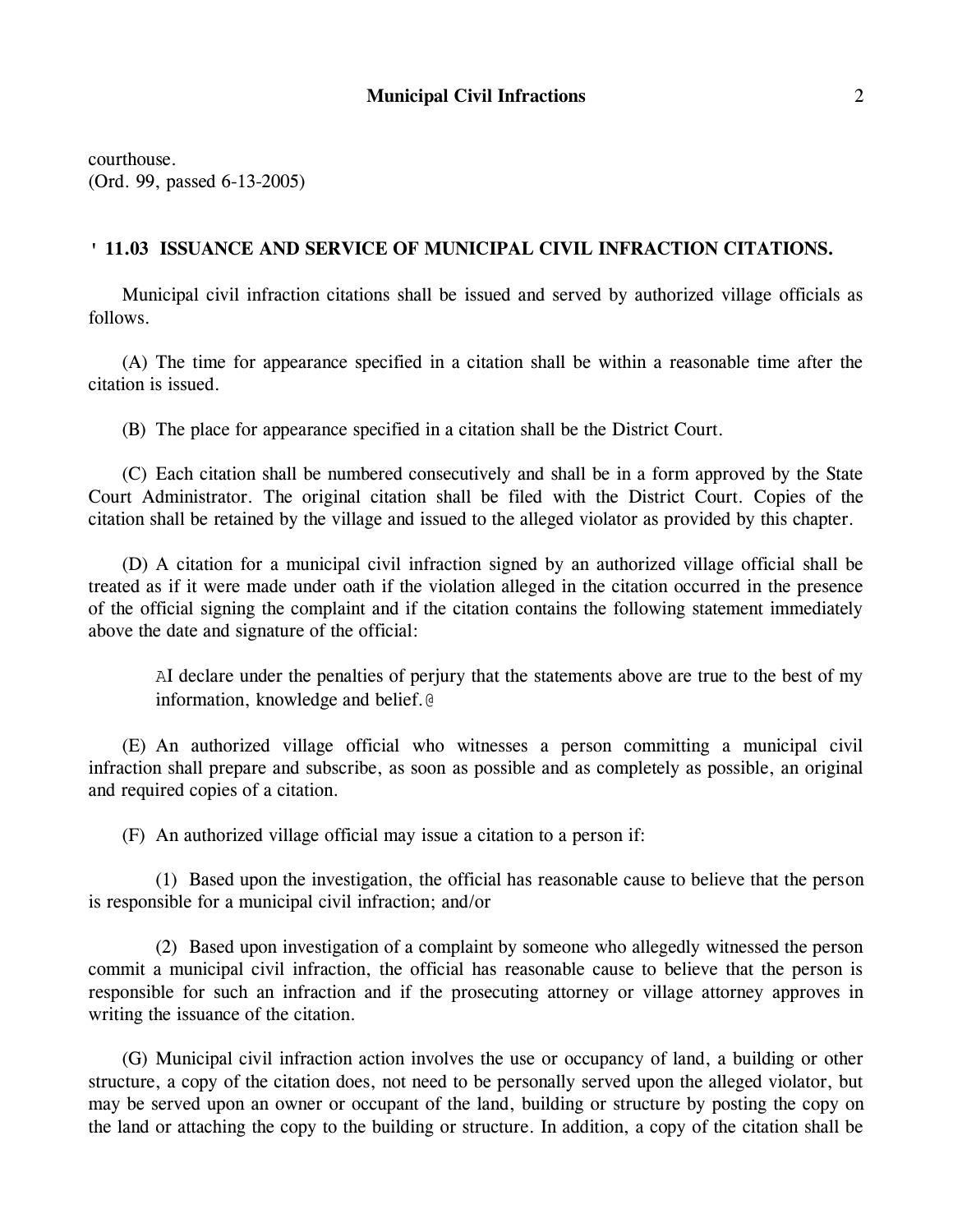sent by first class mail to the owner of the land, building or structure at the owner=s last known address.

(Ord. 99, passed 6-13-2005)

## **' 11.04 CONTENTS OF CITATIONS.**

(A) A municipal civil infraction citation shall contain the name and address of the alleged violator, the municipal civil infraction alleged, the place where the alleged violator shall appear in court, the telephone number of the court and the time at or by which the appearance shall be made.

(B) Further, the citation shall inform the alleged violator that he or she may do one of the following:

(1) Admit responsibility for the municipal civil infraction by mail, in person or by representation, at or by the time specified for appearance;

(2) Admit responsibility for the municipal civil infraction Awith explanation@ by mail, by the time specified for appearance, or in person or by representation; or

(3) Deny responsibility for the municipal civil infraction by doing either of the following:

(a) Appearing in person for an informal hearing before a judge or District Court magistrate, without the opportunity of being represented by an attorney, unless a formal hearing before a judge is requested by the village; or

(b) Appearing in court for a formal hearing before a judge, with the opportunity of being represented by an attorney.

(C) The citation shall also inform the alleged violator of all of the following:

(1) If the alleged violator desires to admit responsibility Awith explanation@ in person or by representation, the alleged violator must apply to the court in person, by mail, by telephone or by representation within the time specified for appearance and obtain a scheduled date and time for an appearance;

(2) If the alleged violator desires to deny responsibility, the alleged violator must apply to the court in person, by mail, by telephone or by representation within the time specified for appearance and obtain a scheduled date and time to appear for a hearing, unless a hearing date is specified on the citation;

(3) That a hearing shall be an informal hearing unless a formal hearing is requested by the alleged violator or the village;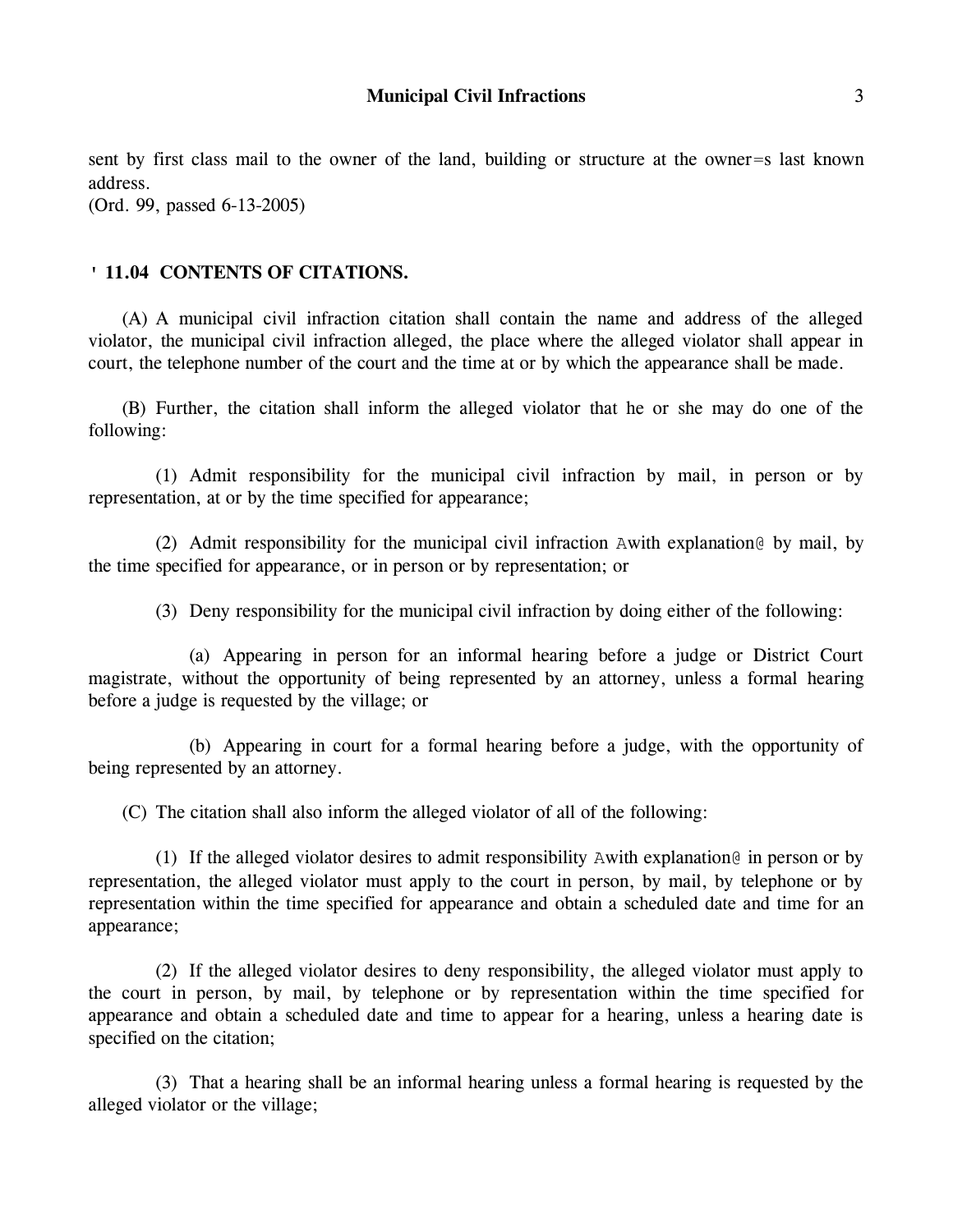(4) That at an informal hearing the alleged violator must appear in person before a judge or District Court magistrate, without the opportunity of being represented by an attorney; and

(5) That at a formal hearing the alleged violator must appear in person before a judge with the opportunity of being represented by an attorney.

(D) The citation shall contain a notice in boldfaced type that the failure of the alleged violator to appear within the time specified in the citation or at the time scheduled for a hearing or appearance is a misdemeanor and will result in entry of a default judgement against the alleged violator on the municipal civil infraction.

(Ord. 99, passed 6-13-2005)

### **' 11.05 MUNICIPAL ORDINANCE VIOLATIONS BUREAU.**

The village hereby establishes the Village Violation Bureau and they will accept admissions of responsibility for municipal civil infractions in response to municipal ordinance violation notices issued and served by authorized village officials. The county will collect and retain civil fines and costs as prescribed by these codified ordinances or any ordinance. The Bureau will not accept payment or fines from any person who denies having committed the offense or admits responsibility only with explanation and in no event shall the Bureau office determine, or attempt to determine, the truth or falsity of any fact or matter relating to an alleged violation. (Ord. 99, passed 6-13-2005)

### **' 11.06 ISSUANCE AND SERVICE OF VIOLATION NOTICES.**

(A) *Contents.* Municipal ordinance violation notices shall be issued and served by authorized village officials under the same circumstances and upon the same persons as are provided for municipal civil infraction citations in ' 11.03 above. In addition to any other information required by these codified ordinances or any other ordinance, the violation notice shall indicate the time by which the alleged violator must appear at the county courthouse, the methods by which an appearance may be made, the address and telephone number of the office, the hours during which the magistrate/county courthouse may be seen, the amount of the fine scheduled for the alleged violation and the consequences for failure to appear and pay the required fine within the required time.